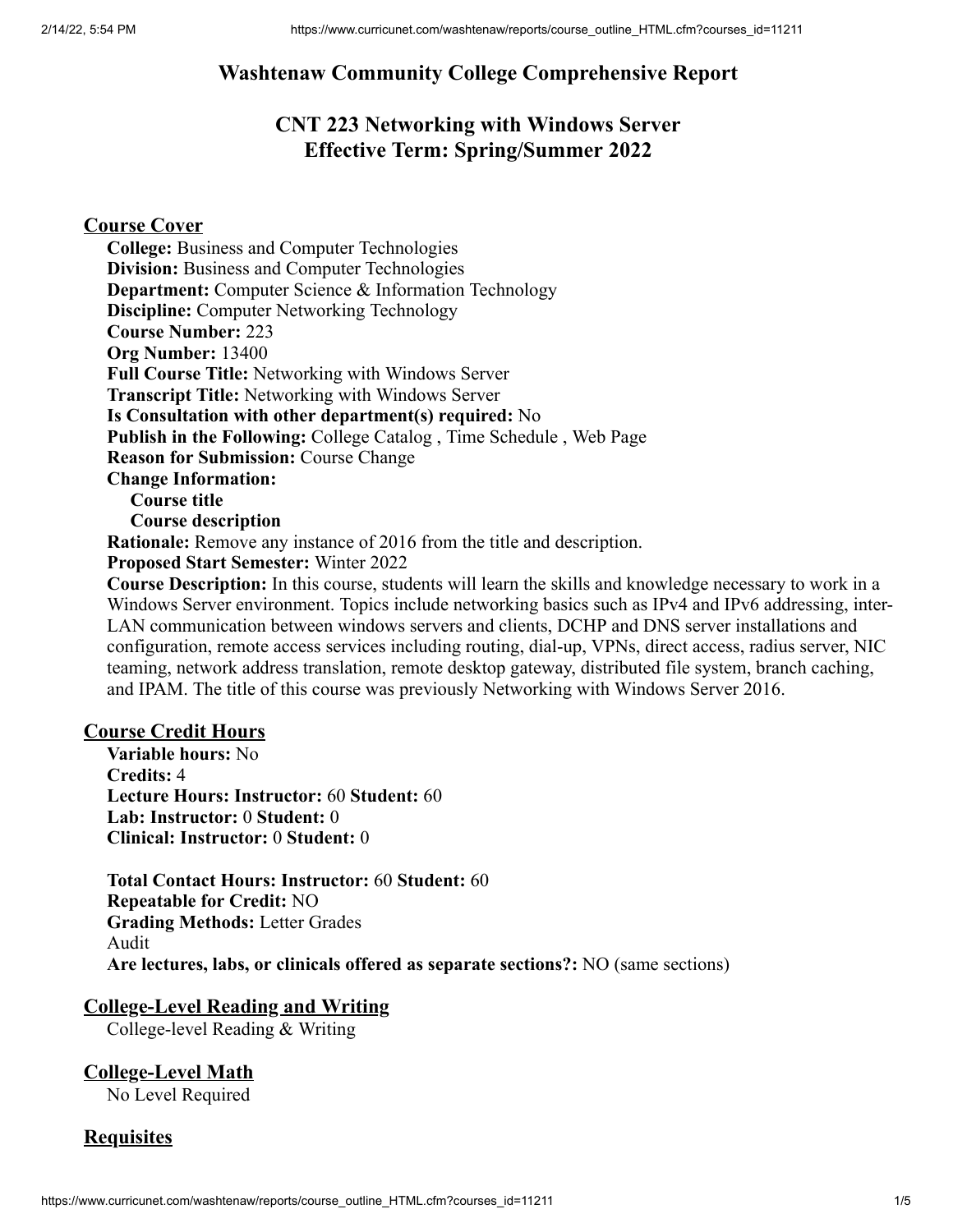## **General Education**

**General Education Area 7 - Computer and Information Literacy** Assoc in Arts - Comp Lit Assoc in Applied Sci - Comp Lit Assoc in Science - Comp Lit

## **Request Course Transfer Proposed For:**

## **Student Learning Outcomes**

1. Recognize and identify basic networking principles for Point to Point and Cross-Network Communication including MAC addressing, IPv4 and IPv6 Addressing schemes and advanced concepts such as subnetting and the transition technologies for IPv6.

#### **Assessment 1**

Assessment Tool: Outcome-related test questions Assessment Date: Winter 2022 Assessment Cycle: Every Three Years Course section(s)/other population: All sections Number students to be assessed: All students How the assessment will be scored: Answer key and departmentally-developed rubric Standard of success to be used for this assessment: 70% of the students will correctly answer 70% of the outcome-related questions Who will score and analyze the data: Departmental faculty

2. Identify domain name service (DNS) concepts, including various types of zone creation and categories of resource records, as well as alternative resolution techniques such as standard and conditional forwarding.

## **Assessment 1**

Assessment Tool: Outcome-related test questions Assessment Date: Winter 2022 Assessment Cycle: Every Three Years Course section(s)/other population: All sections Number students to be assessed: All students How the assessment will be scored: Answer key and departmentally-developed rubric Standard of success to be used for this assessment: 70% of the students will correctly answer 70% of the outcome-related questions Who will score and analyze the data: Departmental faculty

3. Define the concepts behind various remote access implementations of Windows Server such as routing, dial-up, PPT and SSTP VPNs, remote desktop configurations through VPNs, Direct Access, and NPS (RADIUS) servers.

#### **Assessment 1**

Assessment Tool: Outcome-related test questions Assessment Date: Winter 2022 Assessment Cycle: Every Three Years Course section(s)/other population: All sections Number students to be assessed: All students How the assessment will be scored: Answer key and departmentally-developed rubric Standard of success to be used for this assessment: 70% of the students will correctly answer 70% of the outcome-related questions Who will score and analyze the data: Departmental faculty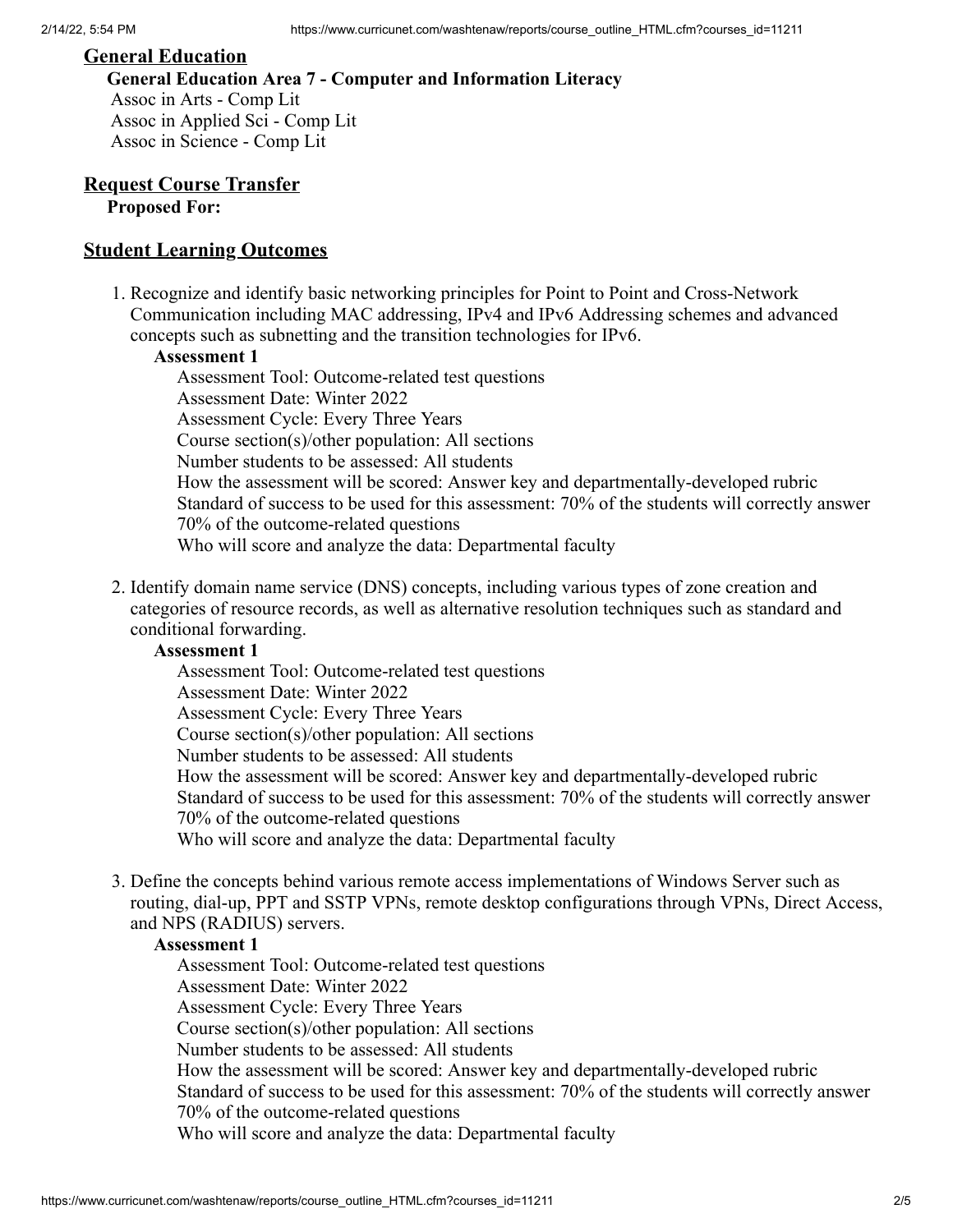4. Identify methods for centralizing remote locations for file sharing including DFS (Distributed File System), BranchCache, Remote Desktop Gateway and for centralizing remote management of IP Address Networks (IPAM).

# **Assessment 1**

Assessment Tool: Outcome-related test questions Assessment Date: Winter 2022 Assessment Cycle: Every Three Years Course section(s)/other population: All sections Number students to be assessed: All students How the assessment will be scored: Answer key and departmentally-developed rubric Standard of success to be used for this assessment: 70% of the students will correctly answer 70% of the outcome-related questions Who will score and analyze the data: Departmental faculty

5. Identify the methods used to create and deploy a Windows DHCP Server, including scope creation, server and scope options, failover methods, relay agents, and superscopes.

# **Assessment 1**

Assessment Tool: Outcome-related test questions Assessment Date: Winter 2022 Assessment Cycle: Every Three Years Course section(s)/other population: All sections Number students to be assessed: All students How the assessment will be scored: Answer key and departmentally-developed rubric Standard of success to be used for this assessment: 70% of the students will correctly answer 70% of the outcome-related questions Who will score and analyze the data: Departmental faculty

# **Course Objectives**

- 1. Recognize and identify the forms of IPv4 addressing, including classful and classless as well as the use of subnet masks for network identification; define the process of subnetting IPv4 addresses.
- 2. Recognize and identify the forms of IPv6 addressing, including the various types, the new multicasting protocols, and the transition technologies associated with the changeover from IPv4 to IPv6.
- 3. Define and distinguish between the various types of network traffic measuring tools such as Resource Monitor, Task Manager, and Performance Monitor; investigate network card configurations using Device Manager, Network & Sharing Center, and the System Information Tool.
- 4. Define and identify the seven layers of the Open Systems Interconnection (OSI) model as well as the various tools used for IPv4 troubleshooting, including Ping, tracert, netstat, nbtstat, ipconfig, route, arp, and nslookup.
- 5. Define and distinguish between the various methods for network sharing and management between servers and clients using SMB networking, Computer Management, and Remote Desktop.
- 6. Identify the various zones associated with DNS management, the relationship of these zones to the authority over sections of namespace, and the configuration of various types of zones, including primary, secondary, delegated, stub, and root.
- 7. Define the various types of resource records, including A-Records, PTR records, as well as many types of service records that are used with Server, including the method of configuration for these records and the use of dynamic updating for building the database.
- 8. Distinguish the various methods of managing DNS using the DNS console tools, including configuring updates with secondary servers, lookups between Primary and other types of zones such as Stub, creation of Alias Name Records, and control over outdated and obsolete records.
- 9. Define other methods of Client Host/Domain resolution, including the use of the HOSTS file, the use of FQDN names with UNC paths to reach remote networks by name, and the appending of DNS suffixes to NetBios names in order to use a DNS server.
- 10. Define other methods of Server Host/Domain resolution, including both Standard and Conditional Forwarding, identifying the advantages of using either technique.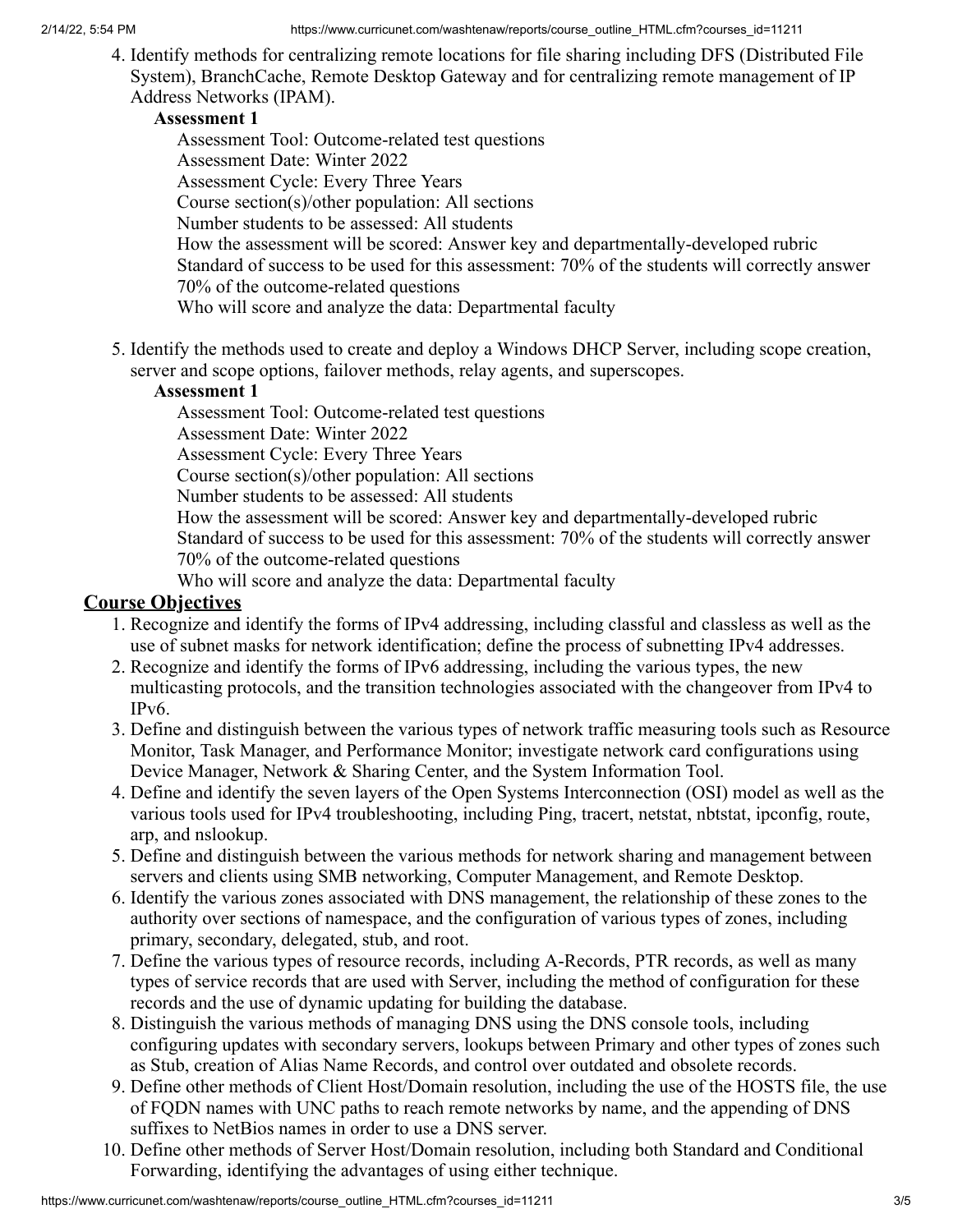- 11. Identify the concepts behind VPN creation, including configuration of a VPN Server, a RAS Carrier connection, and the setup of a VPN Client on a remote machine for testing.
- 12. Define the concepts behind a Network Access Policy (RADIUS) Server, including both setup of the RADIUS server and the contacting RAS Servers as well as the testing techniques used with Remote Clients.
- 13. Distinguish the various types of Server Router configurations using both Dynamic Routing Protocols as well as Static Routing in scenarios with multiple IP networks.
- 14. Identify the principles behind Remote Desktop connections including incorporating them into other carrier connections such as RAS VPN's or Direct Access.
- 15. Define the steps for NPS Policy evaluation including Condition/Constraints/Permissions/Settings and the steps for the creation and testing of a NPS Access Control list to use with RAS.
- 16. Identify the implementation of a Distributed File System, which is used to centralize access to resources on large numbers of servers at remote locations in one place, and distinguish the types of namespaces, the links, as well as the Link Order Configurations.
- 17. Distinguish and define the characteristics of using BranchCache which enable content from file and Web servers on a wide area network (WAN) to be cached on computers at a local branch office thereby reducing WAN traffic and improving Client response time.
- 18. Define the various aspects of the IP Address Management, (IPAM) including setting up IP Address Blocks, Subnets, and Ranges and remotely controlling and Managing DHCP and DNS Servers which are part of an Active Directory Forest.
- 19. Define the concepts behind Remote Desktop Gateway including setting up the Gateway Server with the proper Certificates and Connection Policies, plus setting up the Remote Client with the Gateway Server and Internal Server Authentications.
- 20. Identify the steps for enabling Network Card Teaming, including creating a "virtual" NIC, the addressing involved, the cabling, and the steps for testing performance.
- 21. Identify the steps for setup of a Windows DHCP Server including setting up the basic IP address Scopes, Lease Configuration, and the various Server and Scope options plus the steps for testing the Server through Client contact.
- 22. Identify the concepts behind DHCP Filtering, DHCP Reservations, DHCP Failovers, Reconciliation of Leases, Bindings, and DHCP Backups.
- 23. Identify the various methods of DHCP Monitoring, including Scope and Server Statistics on used and available addresses, lease statistics and Performance Monitor Data showing the four steps in obtaining an IP address.
- 24. Identify Advanced DHCP configurations including installation, configuration, and management of a DHCP Superscope with associated Router Multinet plus the steps for setting up a DHCP Relay Agent.

# **New Resources for Course**

# **Course Textbooks/Resources**

Textbooks

Warren, Andrew. *Networking with Windows Server 2016*, 1st ed. Microsoft, 2017, ISBN: 0-7356- 9742-6.

Manuals Periodicals Software

**Equipment/Facilities**

Level III classroom

# **Reviewer Date**

**Faculty Preparer:**

*Michael Kidd Faculty Preparer Oct 15, 2021*

# **Department Chair/Area Director:**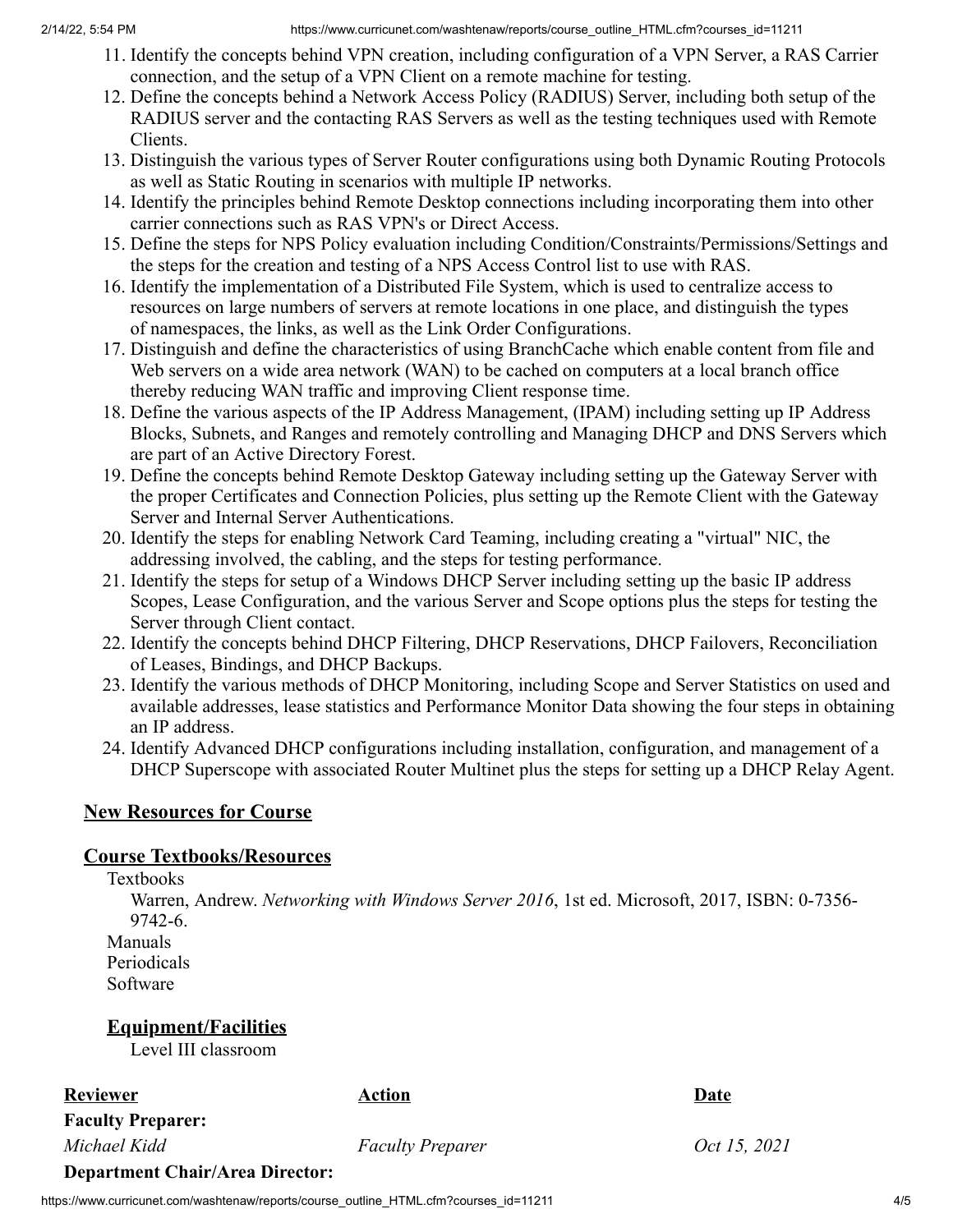| 2/14/22, 5:54 PM                       | https://www.curricunet.com/washtenaw/reports/course_outline_HTML.cfm?courses_id=11211 |              |
|----------------------------------------|---------------------------------------------------------------------------------------|--------------|
| Cyndi Millns                           | Recommend Approval                                                                    | Nov 10, 2021 |
| Dean:                                  |                                                                                       |              |
| Eva Samulski                           | Recommend Approval                                                                    | Nov 10, 2021 |
| <b>Curriculum Committee Chair:</b>     |                                                                                       |              |
| Randy Van Wagnen                       | Recommend Approval                                                                    | Dec 14, 2021 |
| <b>Assessment Committee Chair:</b>     |                                                                                       |              |
| Shawn Deron                            | Recommend Approval                                                                    | Jan 30, 2022 |
| <b>Vice President for Instruction:</b> |                                                                                       |              |
| <b>Kimberly Hurns</b>                  | Approve                                                                               | Jan 30, 2022 |
|                                        |                                                                                       |              |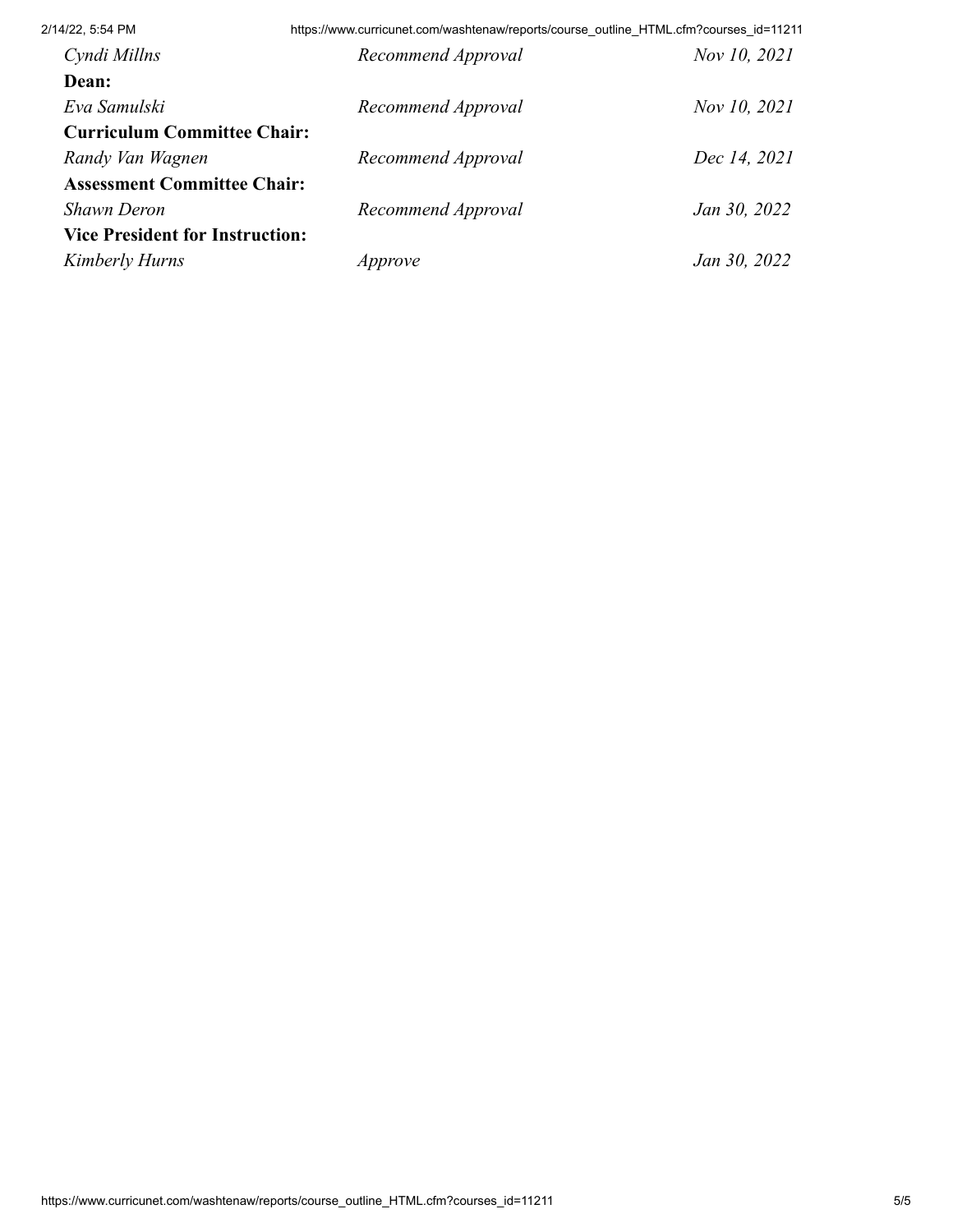# Washtenaw Community College Comprehensive Report

# CNT 223 Networking with Windows Server 2016 Effective Term: Spring/Summer 2018

# Course Cover

Objectives/Evaluation

Rationale: The three Microsoft MCSA Certifications have totally changed for the 2016 version of Windows Server. The emphasis with the 2nd certification (which CNT 223 aligns to) is now Networking Services in contrast to the Windows Server 2012 version which covered topics that have now been moved to the other two certifications. Also, a considerable number of new features have been added, resulting in additional material to incorporate into this version of the course.

Proposed Start Semester: Spring/Summer 2018

Course Description: This course is part of a series of courses that provide skills and knowledge necessary to work in a Windows Server 2016 environment and lays a foundation for the second Windows Server 2016 MCSA certification. Topics include networking basics such as IPv4 and IPv6 addressing, inter-LAN communication between windows servers and clients, DCHP and DNS server installations and configuration, remote access services including routing, dial-up, VPNs, direct access, radius server, NIC teaming, network address translation, remote desktop gateway, distributed file system, branch caching, and IPAM. The title of this course was previously Administering Windows Server 2012. inter-LAN communication between windows servers and clients, DCHP and DNS server installations<br>
and configuration, remote access services including routing, dial-up, VPNs, direct access, radius server,<br>
NIC teaming, and IP

# Course Credit Hours

Variable hours: No Credits: 4 Lecture Hours: Instructor: 60 Student: 60 Lab: Instructor: 0 Student: 0 Clinical: Instructor: 0 Student: 0

Total Contact Hours: Instructor: 60 Student: 60 Repeatable for Credit: NO Grading Methods: Letter Grades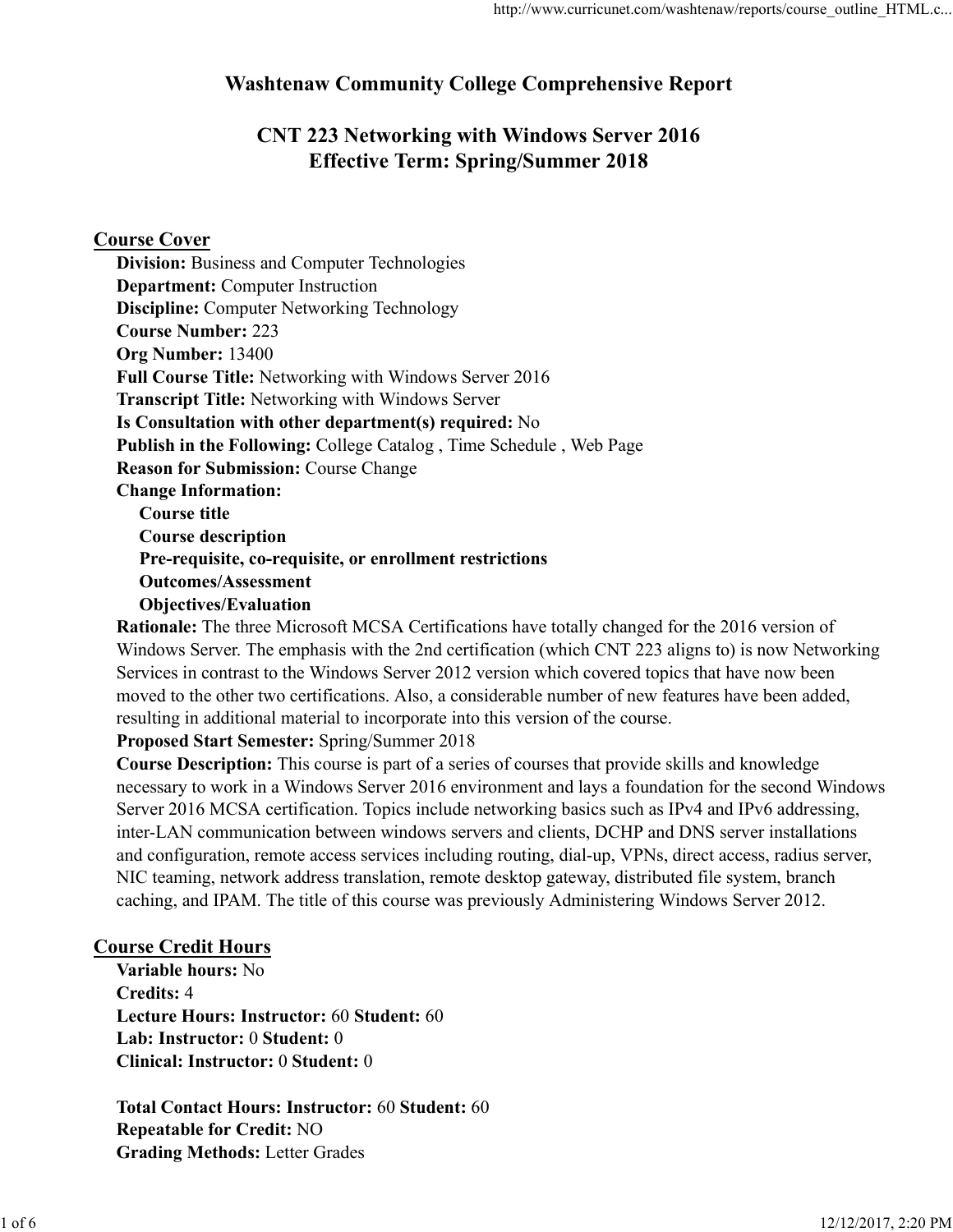Audit

Are lectures, labs, or clinicals offered as separate sections?: NO (same sections)

## College-Level Reading and Writing

College-level Reading & Writing

# College-Level Math

No Level Required

# **Requisites**

## General Education

General Education Area 7 - Computer and Information Literacy Assoc in Arts - Comp Lit Assoc in Applied Sci - Comp Lit Assoc in Science - Comp Lit

# Request Course Transfer

Proposed For:

## **Student Learning Outcomes**

1. Recognize and identify basic networking principles for Point to Point and Cross-Network Communication including MAC addressing, IPv4 and IPv6 Addressing schemes and advanced concepts such as subnetting and the transition technologies for IPv6.

## Assessment 1

Assessment Tool: Written exam specifically created for the assessment Assessment Date: Fall 2020 Assessment Cycle: Every Three Years Course section(s)/other population: All course sections Number students to be assessed: All students How the assessment will be scored: Rubric: A written test will be given that addresses both the outcomes and objectives listed in the syllabus. This test will be divided into sections, each identified with an outcome and the questions in each section will address the objectives. Standard of success to be used for this assessment: Average of all students taking the test should equal or exceed 70% correct answers for all questions used in the assessment test. 70% or greater of the number of students taking the assessment test should equal or exceed that 70% mark for all the questions used in the assessment test. Outcome success: average of all student identified with an outcome and the questions in each section will address the objectives,<br>
Standard of success to be used for this assessment: Average of all students taking the test should<br>
equal or exceed 70% correct ans

scores for each particular outcome's part of the test equal to or exceeds 70%. Who will score and analyze the data: All departmental instructors who teach sections of this course

2. Identify domain name service (DNS) concepts, including various types of zone creation and categories of resource records, as well as alternative resolution techniques such as standard and conditional forwarding.

#### Assessment 1

Assessment Tool: Written exam specifically created for the assessment Assessment Date: Fall 2020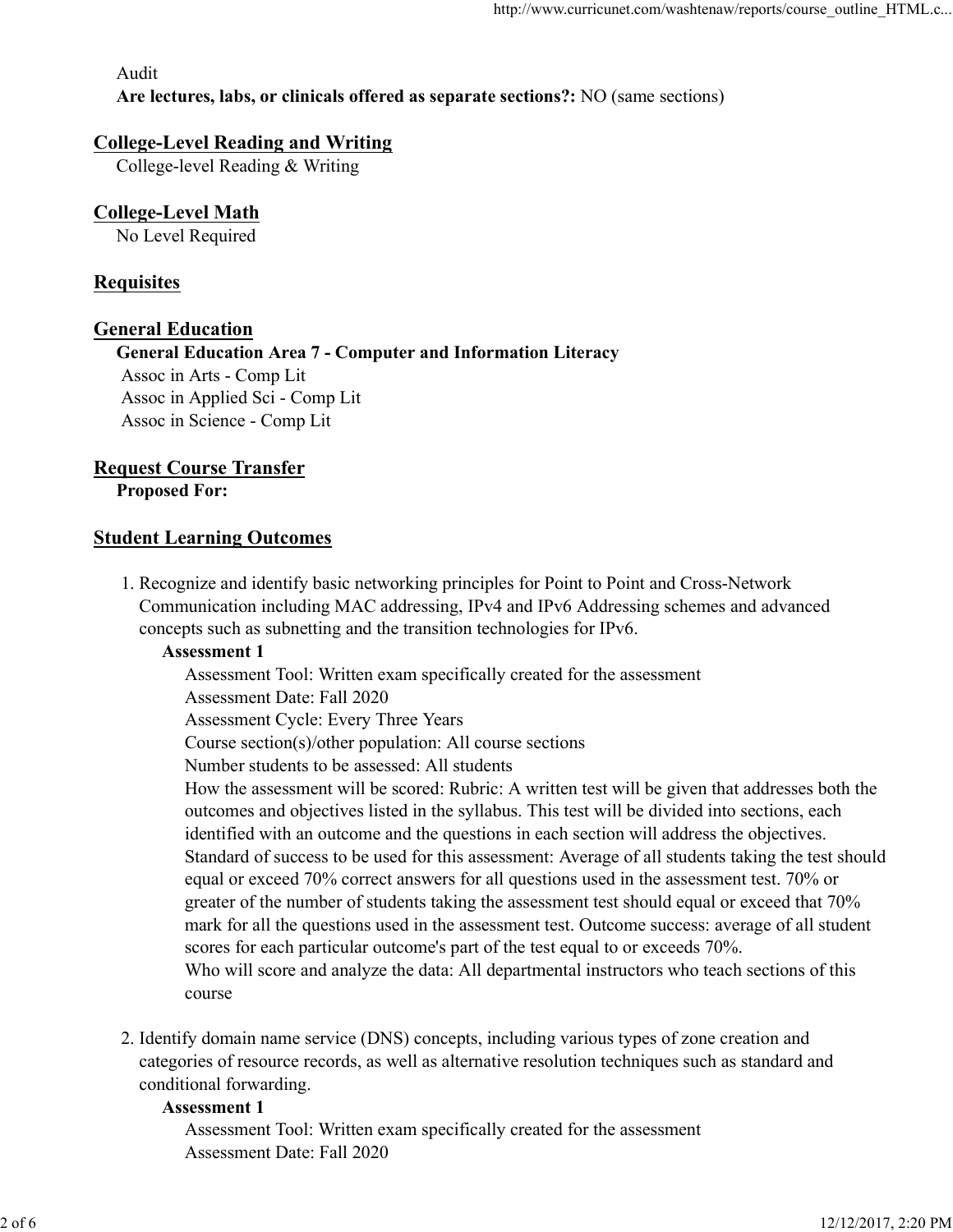Assessment Cycle: Every Three Years Course section(s)/other population: All course sections Number students to be assessed: All students How the assessment will be scored: Rubric: A written test will be given that addresses both the outcomes and objectives listed in the syllabus. This test will be divided into sections, each identified with an outcome, and the questions in each section will address the objectives. Standard of success to be used for this assessment: Average of all students taking the test should equal or exceed 70% correct answers for all questions used in the assessment test. 70% or greater of the number of students taking the assessment test should equal or exceed that 70% mark for all the questions used in the assessment test. Outcome success: average of all student scores for each particular outcome's part of the test equal to or exceeds 70%. Who will score and analyze the data: All departmental instructors who teach sections of this course

Define the concepts behind various remote access implementations of Windows Server such as 3. routing, dial-up, PPT and SSTP VPNs, remote desktop configurations through VPNs, Direct Access, and NPS (RADIUS) servers.

### Assessment 1

Assessment Tool: Written exam specifically created for the assessment Assessment Date: Fall 2020 Assessment Cycle: Every Three Years Course section(s)/other population: All course sections

Number students to be assessed: All students

How the assessment will be scored: Rubric: A written test will be given that addresses both the outcomes and objectives listed in the syllabus. This test will be divided into sections, each identified with an outcome, and the questions in each section will address the objectives. Standard of success to be used for this assessment: Average of all students taking the test should equal or exceed 70% correct answers for all questions used in the assessment test. 70% or greater of the number of students taking the assessment test should equal or exceed that 70% mark for all the questions used in the assessment test. Outcome success: average of all student scores for each particular outcome's part of the test equal to or exceeds 70%. Who will score and analyze the data: All departmental instructors who teach sections of this course

4. Identify methods for centralizing remote locations for file sharing including DFS (Distributed File System), BranchCaching, Remote Desktop Gateway and for centralizing remote management of IP Address Networks (IPAM).

## Assessment 1

Assessment Tool: Written exam specifically created for the assessment

Assessment Date: Fall 2020

Assessment Cycle: Every Three Years

Course section(s)/other population: All course sections

Number students to be assessed: All students

How the assessment will be scored: Rubric: A written test will be given that addresses both the outcomes and objectives listed in the syllabus. This test will be divided into sections, each identified with an outcome and the questions in each section will address the objectives. Standard of success to be used for this assessment: Average of all students taking the test should equal or exceed 70% correct answers for all questions used in the assessment test. 70% or 4. Identify methods for centralizing remote locations for file sharing including DFS (Distributed File<br>System), BranchCaching, Remote Desktop Gateway and for centralizing remote management of IP<br>Address Networks (IPAM).<br>A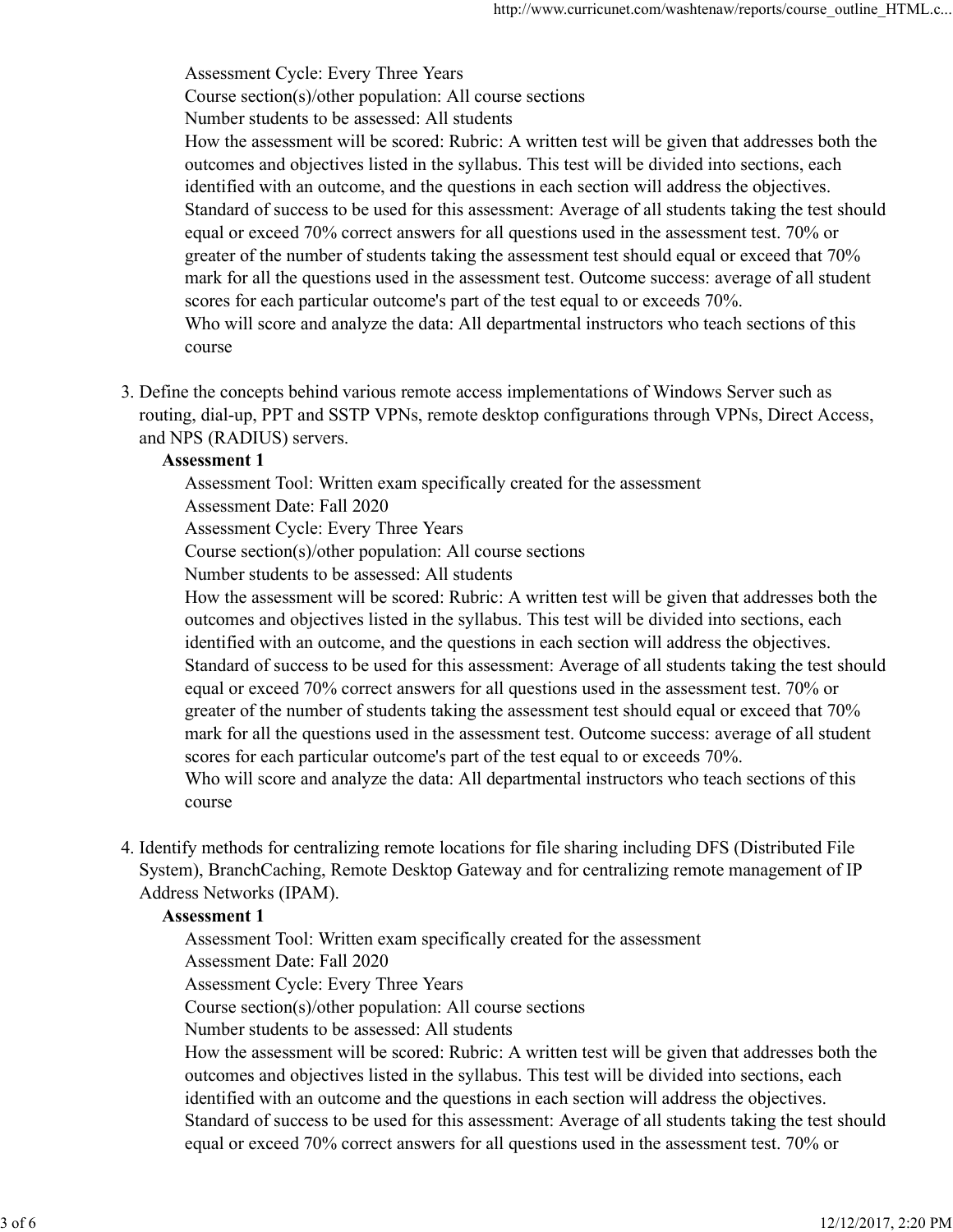greater of the number of students taking the assessment test should equal or exceed that 70% mark for all the questions used in the assessment test. Outcome success: average of all student scores for each particular outcome's part of the test equal to or exceeds 70%. Who will score and analyze the data: All departmental instructors who teach sections of this course

5. Identify the methods used to create and deploy a Windows DHCP Server, including scope creation, server and scope options, failover methods, relay agents, and superscopes.

## Assessment 1

Assessment Tool: Written exam specifically created for the assessment Assessment Date: Fall 2020 Assessment Cycle: Every Three Years

Course section(s)/other population: All course sections

Number students to be assessed: All students

How the assessment will be scored: Rubric: A written test will be given that addresses both the outcomes and objectives listed in the syllabus. This test will be divided into sections, each identified with an outcome and the questions in each section will address the objectives. Standard of success to be used for this assessment: Average of all students taking the test should equal or exceed 70% correct answers for all questions used in the assessment test. 70% or greater of the number of students taking the assessment test should equal or exceed that 70% mark for all the questions used in the assessment test. Outcome success: average of all student scores for each particular outcome's part of the test equal to or exceeds 70%. Who will score and analyze the data: All departmental instructors who teach sections of this course

## Course Objectives

- 1. Recognize and identify the forms of IPv4 addressing, including classful and classless, the use of subnet masks for network identification, and define the process of subnetting IPv4 addresses.
- 2. Recognize and identify the forms of IPv6 addressing, including the various types, the new multicasting protocols, and the transition technologies associated with the changeover from IPv4 to IPv6.
- Define and distinguish between the various types of network traffic measuring tools such as Resource 3. Monitor, Task Manager, and Performance Monitor plus investigate network card configurations using Device Manager, Network & Sharing Center, and the System Information Tool.
- Define and identify the seven layers of the OSI model as well as the various tools used for IPv4 4. troubleshooting, including Ping, tracert, netstat, nbtstat, ipconfig, route, arp, and nslookup.
- Define and distinguish between the various methods for network sharing and management between 5. servers and clients using SMB networking, Computer Management, and Remote Desktop.
- 6. Identify the various zones associated with DNS management, the relationship of these zones to the authority over sections of namespace, and the configuration of various types of zones, including primary, secondary, delegated, stub, and root.
- Define the various types of resource records, including A-Records, PTR records, as well as many 7. types of service records that are used with Server, including the method of configuration for these records and the use of dynamic updating for building the database.
- 8. Distinguish the various methods of managing DNS using the DNS console tools, including configuring updates with secondary servers, lookups between Primary and other types of zones such as Stub, creation of Alias Name Records, and control over outdated and obsolete records. 4. Define and identify the seven layers of the OSI model as well as the various tools used for IPv4<br>troubleshooting, including Ping, tracert, netstat, nbtrstat, ipconfig, route, are, and aslookup.<br>5. Define and distinguish
	- Define other methods of Client Host/Domain resolution, including the use of the HOSTS file, the use 9. of FQDN names with UNC paths to reach remote networks by name, and the appending of DNS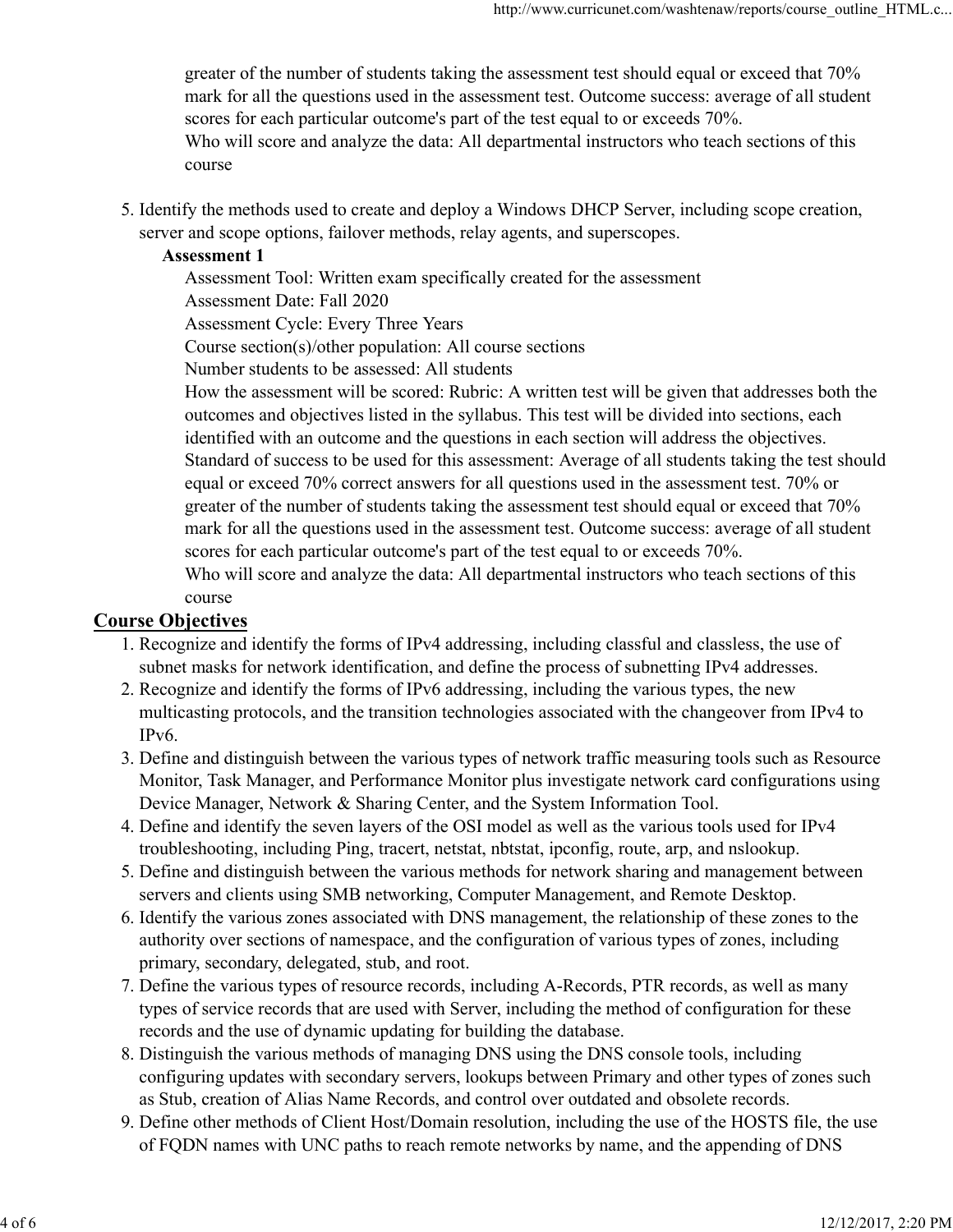suffixes to NetBios names in order to use a DNS server.

- 10. Define other methods of Server Host/Domain resolution, including both Standard and Conditional Forwarding, identifying the advantages of using either technique.
- Identify the concepts behind VPN creation, including configuration of a VPN Server, a RAS Carrier 11. connection, and the setup of a VPN Client on a remote machine for testing.
- 12. Define the concepts behind a Network Access Policy (RADIUS) Server, including both setup of the RADIUS server and the contacting RAS Servers as well as the testing techniques used with Remote Clients.
- 13. Distinguish the various types of Server Router configurations using both Dynamic Routing Protocols as well as Static Routing in scenarios with multiple IP networks.
- Identify the principles behind Remote Desktop connections including incorporating them into other 14. carrier connections such as RAS VPN's or Direct Access.
- 15. Define the steps for NPS Policy evaluation including Condition/Constraints/Permissions/Settings and the steps for the creation and testing of a NPS Access Control list to use with RAS.
- 16. Identify the implementation of a Distributed File System, which is used to centralize access to resources on large numbers of servers at remote locations in one place, and distinguish the types of namespaces, the links, as well as the Link Order Configurations.
- 17. Distinguish and define the characteristics of using BranchCache which enable content from file and Web servers on a wide area network (WAN) to be cached on computers at a local branch office thereby reducing WAN traffic and improving Client response time.
- 18. Define the various aspects of the IP Address Management, (IPAM) including setting up IP Address Blocks, Subnets, and Ranges and remotely controlling and Managing DHCP and DNS Servers which are part of an Active Directory Forest.
- Define the concepts behind Remote Desktop Gateway including setting up the Gateway Server with 19. the proper Certificates and Connection Policies, plus setting up the Remote Client with the Gateway Server and Internal Server Authentications.
- 20. Identify the steps for enabling Network Card Teaming, including creating a "virtual" NIC, the addressing involved, the cabling, and the steps for testing performance.
- 21. Identify the steps for setup of a Windows DHCP Server including setting up the basic IP address Scopes, Lease Configuration, and the various Server and Scope options plus the steps for testing the Server through Client contact.
- 22. Identify the concepts behind DHCP Filtering, DHCP Reservations, DHCP Failovers, Reconciliation of Leases, Bindings, and DHCP Backups.
- 23. Identify the various methods of DHCP Monitoring, including Scope and Server Statistics on used and available addresses, lease statistics and Performance Monitor Data showing the four steps in obtaining an IP address. 23. Identify the various methods of DHCP Monitoring, including Scope and Server Statistics on used and<br>available addresses, lease statistics and Performance Monitor Data showing the four steps in obtaining<br>an IP address.<br>
	- 24. Identify Advanced DHCP configurations including installation, configuration, and management of a DHCP Superscope with associated Router Multinet plus the steps for setting up a DHCP Relay Agent.

# New Resources for Course

# Course Textbooks/Resources

Textbooks

Warren, Andrew. Networking with Windows Server 2016, 1st ed. Microsoft, 2017, ISBN: 0-7356-9742-6.

#### Manuals

Reichert, W. CNT223 Lab Project Manual, Huron River Valley, 10-17-2017 Periodicals